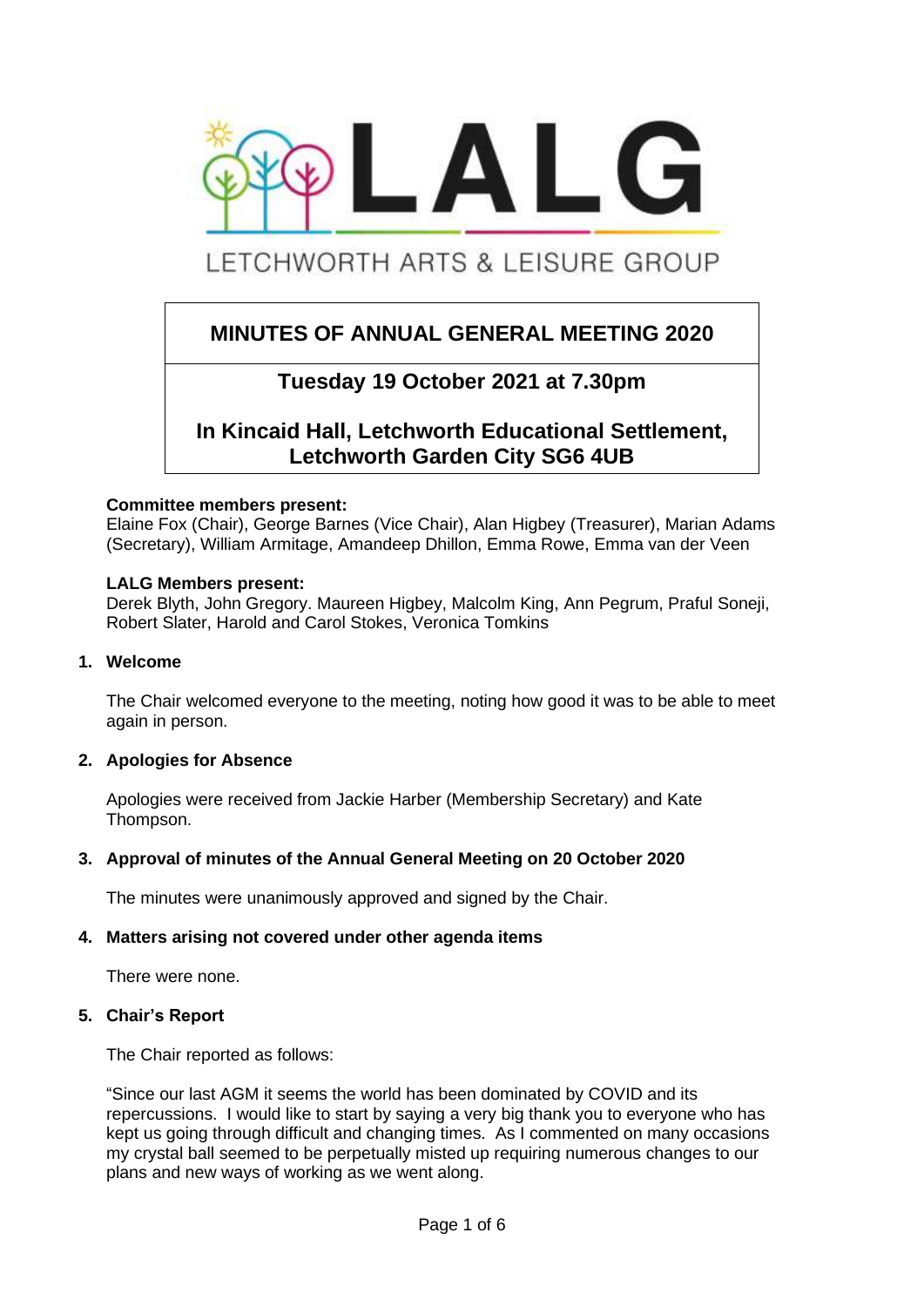It is worth reviewing the new things and thanking the people who made it all happen:

- Zoom (where would we have been without it! thanks to those who administered it for us.
- Centrally organized virtual events (COVE), weekly online talks about anything and everything.
- Monthly quiz once an annual event which became a monthly one
- Health and wellbeing sessions
- Online games not quite so popular
- A buddy system for those without technology
- The Christmas Spectacular!
- Monthly concerts with the Settlement, supported by Making Music, compelling recitals by young musicians. Events in the Settlement when that was practicable.

We encouraged our groups to meet when it was safe to do so; some were able to, others stayed in contact on Zoom or by email. And our Group Support Team were there with the Group Contacts all the way. Sadly, some groups have closed but more are starting up – so we are still able to say that we have 120 groups. Thank you to everyone who runs our groups which are the bedrock of LALG.

To make all this happen we have to recognise in the background: the Website Technical Team who worked through ever-changing specifications, for example introducing our online booking system; the Newsletter and Web Editor Teams who kept on top of what was happening – and that was not easy – so that people could find out what was going on; our health expert who provided guidance on what was and was not permissible as the rules changed.

Alongside all this we increased our presence on social media – thanks to Emma van den Veen - and found a new audience so that more people could find out about us and what we offer.

We have a new coordinator for our discount suppliers – many of them have been through the mill sadly some have ceased trading, but we are signing up new businesses too. Do give them your support.

We have redefined our relationship with linked organizations' so we can connect with even more like-minded groups who share our values and provide activities of interest to our members.

We have appointed a new Diversity Officer, Amandeep Dhillon, and will continue to build links across our local community.

And along the way we picked up 100 bags of litter to smarten up our neighbourhoods – thanks to our Blitz an Open Space group!

Some organisations are having to restart almost from scratch. But LALG has come through strong and vibrant with even more on offer to our Members. We have proven we are flexible and accomplished. For an organisation consisting entirely of volunteers we delivered a lot and when it mattered.

My vision for the future is that LALG continues to provide well run, stimulating and fun things for our Members. That we welcome new Members from across the local community. That we find partners we can work with when that is beneficial – like David's and the Settlement. That we recognise other organisations also provide things that our Members might enjoy so we signpost them via our network of linked organisations and other contacts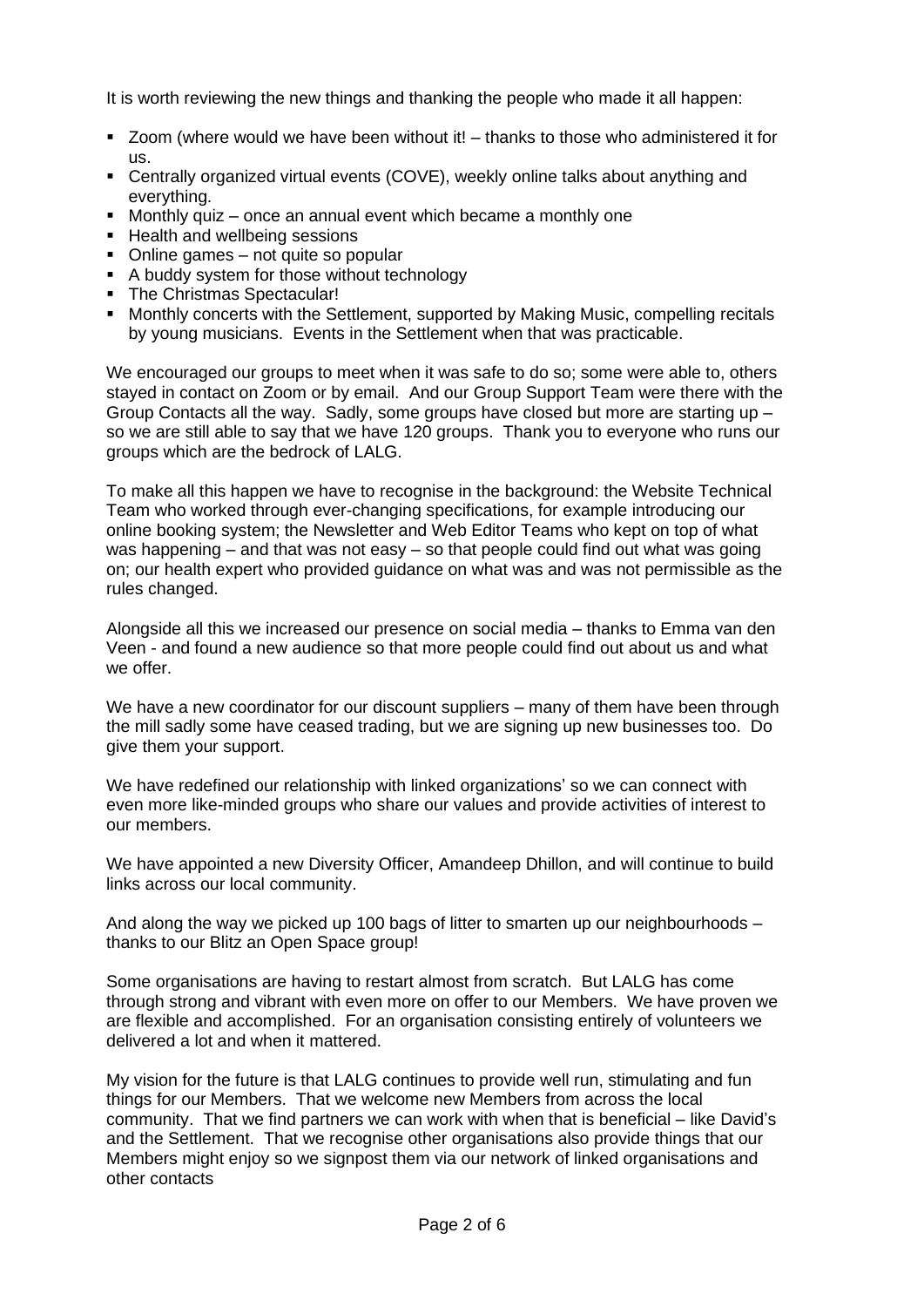I am not yet convinced we are completely out of the COVID woods. I know many people are still unsure about large gatherings, public transport and being in enclosed spaces with strangers. Each of us has a level of risk we are willing to tolerate and we manage our lives accordingly.

But we have proven that LALG has the resilience and strength to cope with what life throws at us so thank you to everyone who has made that a reality. I hope you will all be with us in 2022 and beyond as LALG grows and thrives.

A particular thank you to the Committee which has soldiered on through our Zoom meetings and kept the show on the road!

Another new Committee member, Emma Rowe, will be helping with some of our events. A non LALG event which she is organising is the Baldock Community Fireworks, hosted by St Mary's Schools PTA, on 7 November. The evening will feature the London Show Choir and a Diwali element.

Finally, to recognise that the last 18 months have not been normal and LALG couldn't offer its usual full range of activities we extended last year's membership by 3 months. The majority of renewals now happen in December. To enable our Membership Team to enjoy the Christmas festivities we have decided this year to use a fulfillment company to produce and mail the new cards. The cost is about £1 per household which we will meet from our reserves. We have also decided that to avoid this problem in future we will spread out future renewals from December 2022 through January to August 2023. This will distribute the workload through the year and the members who have been with us longest will be rewarded for their loyalty by getting the longest renewal date. Look out for your new membership card, which will arrive in December, where next year's renewal date will be printed. Membership remains a bargain at £10 per household per year, with an additional £4 for the printed newsletter."

In response to a question from Malcolm King, it was confirmed that the only income LALG had received from external sources was:

- In a previous year, a grant from the Letchworth Garden City Heritage Foundation towards the website upgrade (which had met the cost of some professional technical advice to support the Website Technical Team); and
- A subsidy from Making Music towards the cost of some of the monthly concerts featuring young musicians.

Further details were provided about the Baldock Community Fireworks event and volunteers requested to run a LALG stand at it.

## **6. Award of life membership to Malcolm King**

The Chair noted that Malcolm had been with LALG from its beginning. During that time he had served on the Committee, produced the newsletter by himself and had worked on the website. However, he was best known for running trips, of which there had been over 500, plus an annual Warner holiday and some additional ones.

Both the Chair and Malcolm shared a number of anecdotes.

On behalf of the Committee and Members, the Chair thanked Malcolm for his contribution and presented him with a certificate of life membership.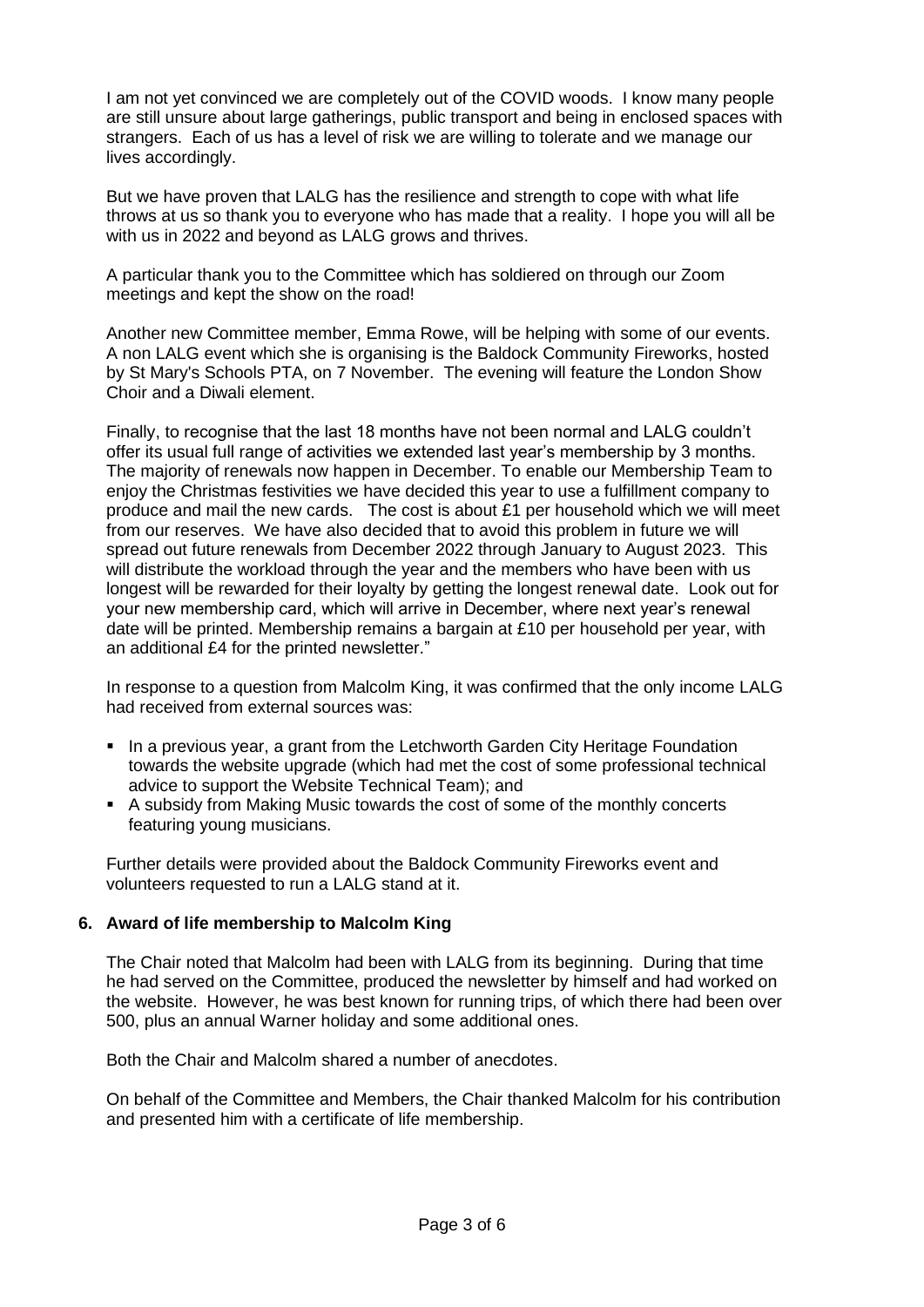## **7. Treasurer's Report**

The Treasurer presented the accounts for the year ended 31 July 2021. He reported as follows:

"The year ended 31 July 2021 has again been negative from a cash flow point of view, with the amount held in LALG's bank account reducing from £24,500 to £23,100.

Membership income reduced by just over £5,000 with some of this probably being due to the inability of groups to meet because of Covid, and some due to our decision to extend membership for everyone by three months, because of the effects of the pandemic on LALG activities. This will mean higher income in the current year.

During the year, we continued to earn interest on deposits held with Redwood Bank. This bank is FSCS protected so our funds are completely safe.

Overall income for the year totalled £20,233. Membership monies of £17,913 still formed the bulk of our income. Because of the impact of COVID, our newsletters were not produced in some months and advertising income fell from £890 in 2019/20 to only £40 this year.

Social Team events raised only £148 because of our decision to provide free Zoombased talks (COVE). However, the less frequent production of our printed newsletter kept printing and fulfilment costs at £12,657, down on last year's £15,498, with this saving covering the cost of the talks.

During the year we introduced a series of concerts in partnership with the Letchworth Educational Settlement. These proved popular and we were able to move them online as lockdown stopped us from providing the planned live performances.

COVID has, to some extent, run its course and with the vaccination programme we have been able to once again live outside of the confines of our own four walls. Hopefully there will be no need for future lockdowns and we are again reintroducing our face to face events, including the monthly Monday morning Members' meetings and several more concerts.

We continue to hold a reserve towards likely costs for future IT development including a necessary update in the software.

Overall, this has been another mixed year for LALG but one where we have been able to weather the storm and are now well placed to move forward.

I commend this report, and the accounts for the year ended 31st July 2021, to the Meeting."

There were no questions.

## **8. Formal approval of accounts for year ended 31 July 2021**

The accounts were unanimously approved. Thanks were noted to Val Quieros for examining them.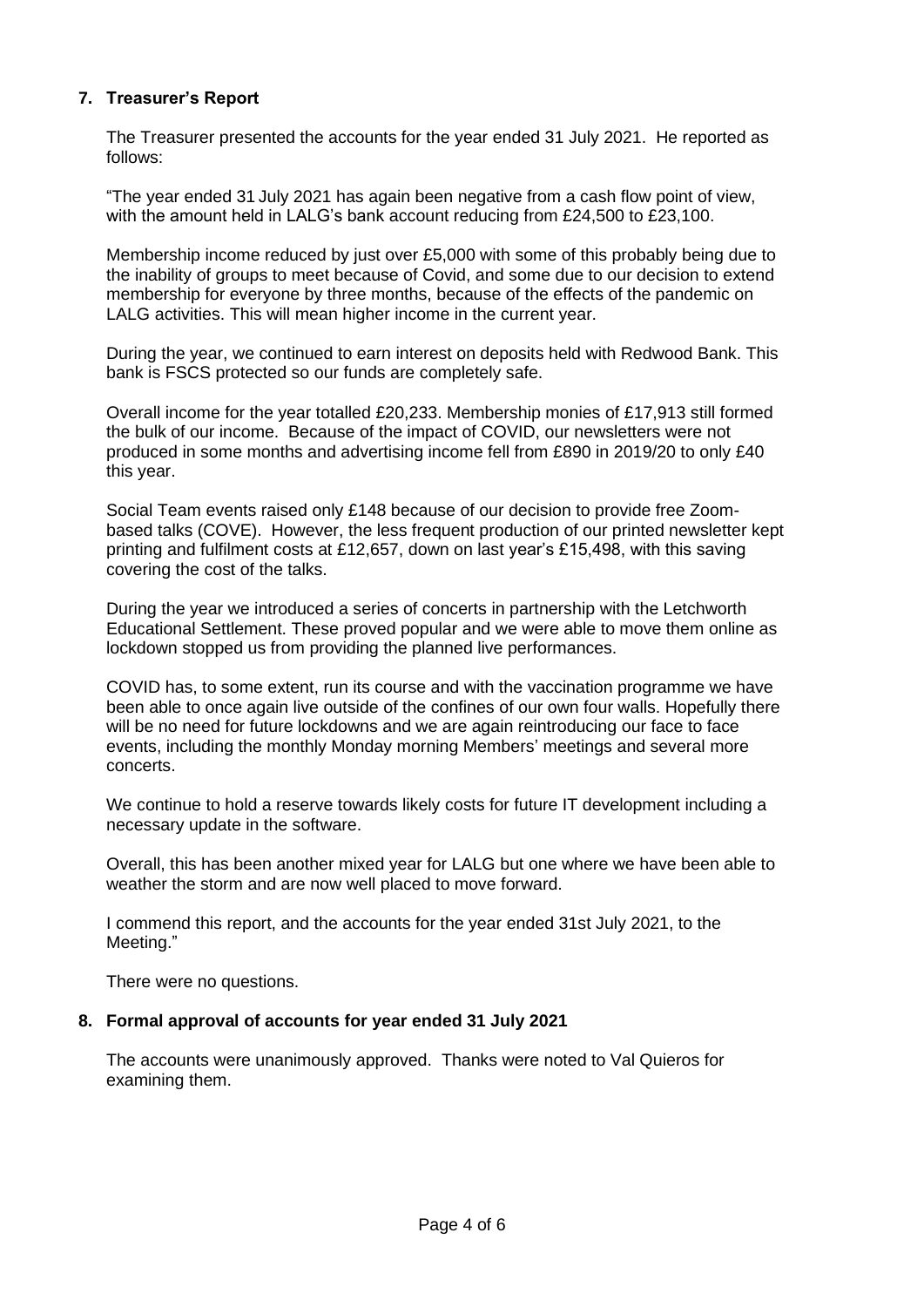## **9. Membership Secretary's Report**

In the Membership Secretary's absence, the Chair reported as follows on her behalf:

"I took over the reins from Julie Bolter last October and there have been a few changes to the Membership Team. Kathryne Maher and Paul Ansbro have left the Team and Fran Sly has joined us. I have made a few changes to the membership system including introducing the ability to pay for membership over the phone.

We currently have 1,147 household memberships and approximately 1,800 household members. 1,100 households are due to renew in December this year, quite a challenge for my small team. Renewal reminders will go out at the beginning of November. Please renew online if you can, by bank transfer or over the phone.

To help mitigate this for future years we will be changing the time you renew in 2022/3 for many of you. We will calculate the new renewal date based on your loyalty and we will print your new renewal date on your membership card.

Our membership remains a real bargain at £10 per household, or £14 if you would like the newsletter delivered to your home. There are over 50 shops and retailers in the local area where Members can receive a discount too.

I have enjoyed my first year as Membership Secretary and I am sorry that I am unable to attend the AGM this year. I look forward to meeting you in the future."

There were no questions.

### **10. Election of Committee members (including members retiring by rotation and offering themselves for re-election and members appointed by the Committee during the year and offering themselves for election)**

| <b>Name</b>        | <b>Proposer</b>     | <b>Seconder</b>              |
|--------------------|---------------------|------------------------------|
| George Barnes*     | <b>Mark Adams</b>   | Alan Higbey                  |
| Elaine Fox*        | Derek Blyth         | <b>Christina Butterworth</b> |
| Amandeep Dhillon** | Emma Rowe           | Elaine Fox                   |
| Emma Rowe**        | <b>Marian Adams</b> | Elaine Fox                   |

Nominations were as follows:

\* Retiring by rotation and standing for re-election

\*\* Appointed by Committee during year

The nominations were read out and their election on bloc was unanimously approved.

There were vacancies for six more members to be co-opted on to the Committee at a later date. The Chair noted that the Committee would welcome some more members, and there was a particular need to find a new Publicity Officer.

#### **11. Any Other Business**

None previously advised.

On behalf of the Members, William Armitage thanked Elaine for her work over the last year.